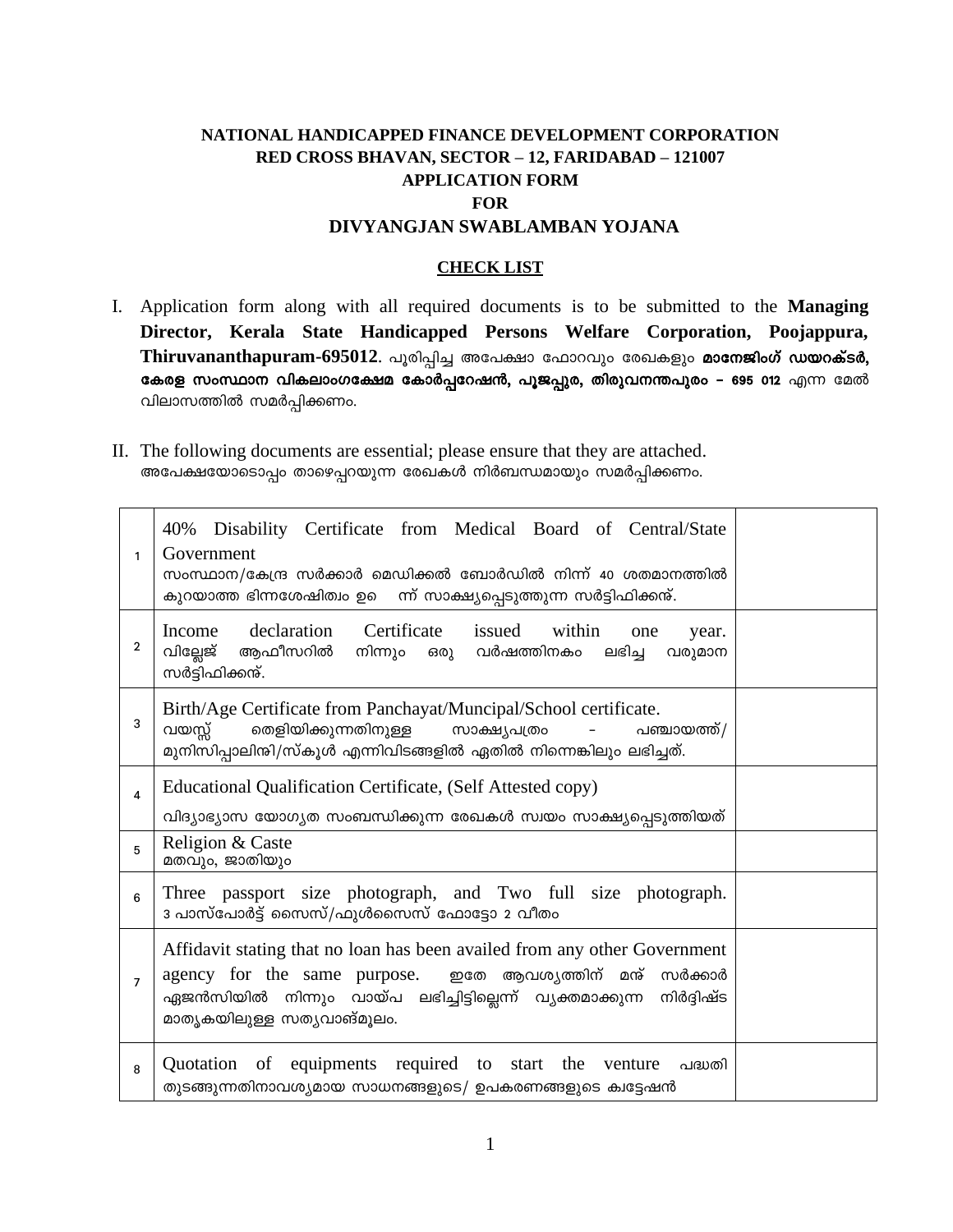| 9  | All clearance required have been obtained from respective Central/State<br>Government agencies including clearance from State Pollution Control<br>Board if applicable. Copy of all such clearance is to be attached.<br>മലീനീകരണ<br>ബോർഡ്<br>സംസ്ഥാന<br>മന്<br>ബന്ധപ്പെട്ട<br>കേന്ദ്രസംസ്ഥാന<br>വകുപ്പുകൾ എന്നിവയിൽ നിന്നും ലഭിച്ച അനുമതി പത്രം (ആവശ്യമെങ്കിൽ<br>മാത്രം) |  |
|----|---------------------------------------------------------------------------------------------------------------------------------------------------------------------------------------------------------------------------------------------------------------------------------------------------------------------------------------------------------------------------|--|
| 10 | Ration Card (Self Attested copy)<br>റേഷൻ കാർഡിന്റെ സ്വയം സാക്ഷ്യപ്പെടുത്തിയ പകർപ്പ്.                                                                                                                                                                                                                                                                                      |  |
| 11 | Project Report                                                                                                                                                                                                                                                                                                                                                            |  |
|    | (പ്രോജക്ട് റിപ്പോർട്ട്)                                                                                                                                                                                                                                                                                                                                                   |  |
| 12 | <b>Adhar Card Copy</b>                                                                                                                                                                                                                                                                                                                                                    |  |
|    | (ആധാർ കാർഡിന്റെ കോപ്പി)                                                                                                                                                                                                                                                                                                                                                   |  |
| 13 | <b>Bank Pass Book Copy</b>                                                                                                                                                                                                                                                                                                                                                |  |
|    | (ബാങ്ക് പാസ്സ് ബുക്കിന്റെ കോപ്പി)                                                                                                                                                                                                                                                                                                                                         |  |
| 14 | Coy of Technical Qualification (if any)                                                                                                                                                                                                                                                                                                                                   |  |
|    | സാങ്കേതിക യോഗ്യതയുടെ കോപ്പി (ആവശ്യമെങ്കിൽ)                                                                                                                                                                                                                                                                                                                                |  |
| 15 | Copy of Relevant Experience Certificate (if any)<br>പരിചയ സർട്ടിഫിക്കന്ദിന്റെ കോപ്പി                                                                                                                                                                                                                                                                                      |  |
|    | സംരംഭം തുടങ്ങുന്നത് വാടകകെട്ടിടത്തിലാണെങ്കിൽ കെട്ടിട ഉടമയുമായി ഒപ്പിട്ട                                                                                                                                                                                                                                                                                                   |  |
| 16 |                                                                                                                                                                                                                                                                                                                                                                           |  |
|    | വാടക കരാർ Rental Agreement                                                                                                                                                                                                                                                                                                                                                |  |

Note: Each column of the application format along with attached proformas should be properly filled up giving appropriate information/ suitable remarks. No column should be left blank, instead write "NA" (not applicable) in the blank column. അപേക്ഷ എല്ലാ കോളവും ശരിയായി താണ്. ബാധകമല്ലാത്ത കോളം ബാധകമല്ല എന്ന് കാണിക്കണം. പൂരിപ്പിച്ചിരിക്കേ

For free distribution in the interest of person with disability വികലാംഗർക്ക് സൗജന്യ വിതരണത്തിനു വേ ി കേരള സംസ്ഥാന വികലാംഗക്ഷേമ കോർപ്പറേഷൻ പുറത്തിറക്കുന്നത്.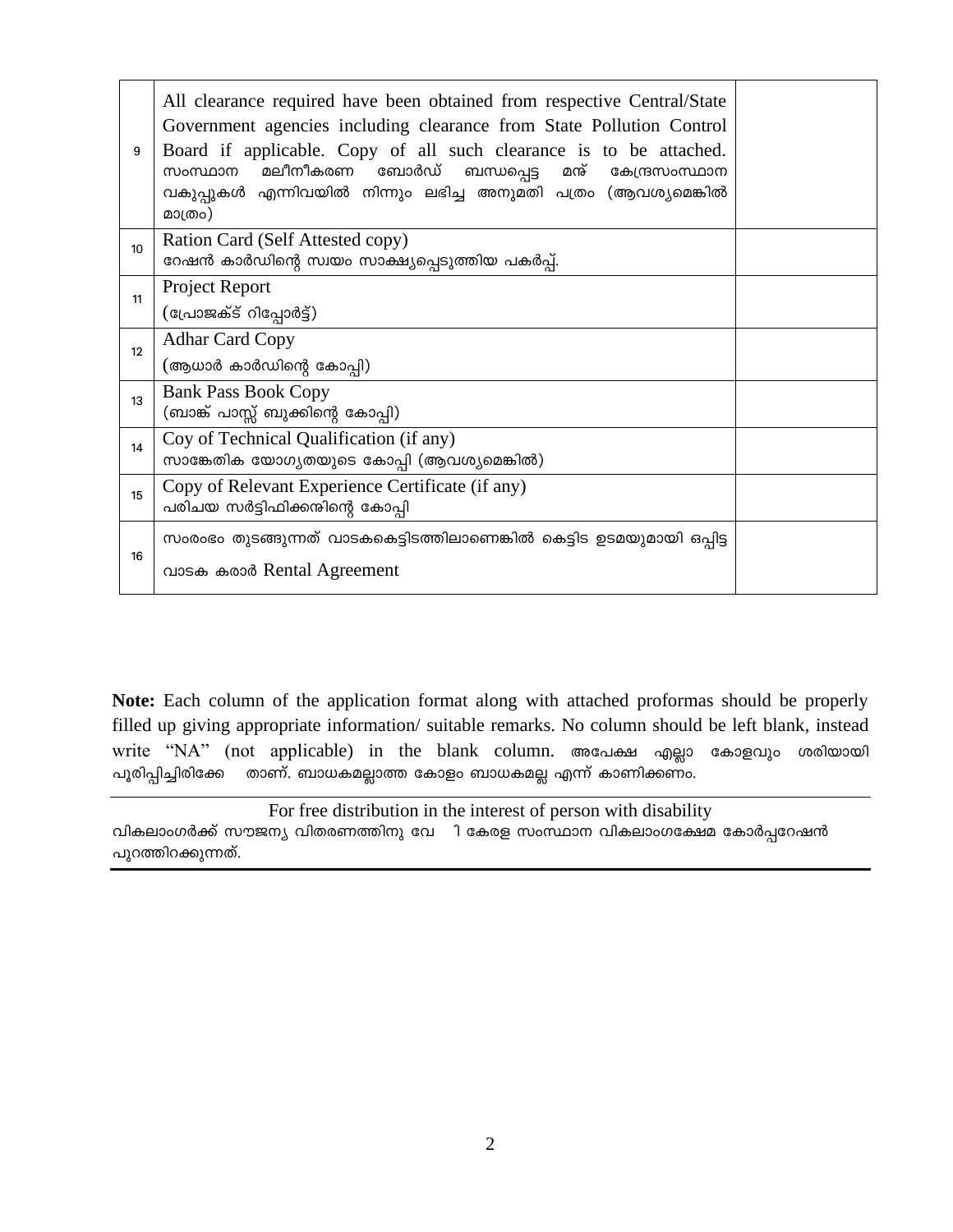# കേരള സംസ്ഥാന വികലാംഗക്ഷേമ കോർപ്പറേഷൻ ലിമിനുഡ് (കേരള ഗവൺമെന്റ് പൊതുമേഖലാ സ്ഥാപനം) പൂജപ്പുര, തിരുവനന്തപുരം – 695012

ഫോൺ: 0471-2347768, 7152, 7153, 7156, ഫാക്സ്: 0471-2340568

ഇ.മെയിൽ: : kshpwc2017@gmail.com, വെബ്സൈന്റ്: www.hpwc.kerala.gov.in

# NHFDC സ്വയം തൊഴിൽ പദ്ധതി പ്രകാരം വായ്പ ലഭിക്കുന്നതിനുള്ള വിശദ വിവരങ്ങൾ Details of loans under NHFDC Self Employment Scheme

വായ്പ സംബന്ധമായ നടപടിക്രമങ്ങൾ പൂർത്തിയാക്കുന്നതിന് കൂടികാഴ്ചക്കുമുമ്പ് താഴെ പറയുന്ന രേഖകൾ, നേരിട്ടോ, തപാലിലോ ഈ ഓഫീസിൽ ഹാജരാക്കേ താണ്. (Following documents are to be submitted before personal interview directly to office or by post.)

- പാസ്പോർട്ട് സൈസിലുള്ള 3 ഫോട്ടോ (മാനസിക 1. അപേക്ഷകന്റെ വൈകല്യമുള്ളവർ രക്ഷകർത്താവുമൊന്നിച്ചുള്ള ഫോട്ടോ ഹാജരാക്കണം). (3 passport size photograph of the Applicant, photograph of the applicant along with guardian in case of MR benefeciaries)
- 2. വൈകല്യം കാണുന്ന രീതിയിലുള്ള പൂർണ്ണമായ 2 ഫോട്ടോ. (2 full size photo of the applicant mentioning his disability)
- 3. ശാരീരിക–മാനസിക വൈക്ല്യം തെളിയിക്കുന്നതിനുള്ള മെഡിക്കൽ ബോർഡിന്റെ സർട്ടിഫിക്കന്ക് (സ്ഥിര വൈകല്യം 40% മോ അധികമോ ഉ ായിരിക്കണം) സ്വയം സാക്ഷ്യപ്പെടുത്തിയ പകർപ്പ് – 2 disability certificate issued by the Medical  $\gamma$  and  $\gamma$  and  $\gamma$  and  $\gamma$  and  $\gamma$  and  $\gamma$  and  $\gamma$  copies of the Board, percentage of disability should be 40% and above)
- 4. വയസ്സ് മതളിയിക്കുന്നതിന് സ്കൂൾ അഡ്മിഷൻ രജിസ്റ്ററിന്റെ പകർപ്പ്/എസ്.എസ്.എൽ.സി സർട്ടി്ഫിക്കന്മ്/തദ്ദേശസ്വയംഭരണ സ്ഥാപനങ്ങളിലെ സർട്ടി്ഫിക്കന്മ്. (പ്രായം 18 വയസ്സിനു മുകളിൽ) ( Copy of SSLC Book/ Certificate issued by LSGD/ Copy of School Admission Register as age proof -Age 18 & abve)
- 5. മാനസിക/സെറിബ്രൽ പാൾസി വൈകല്യമുള്ളവർക്ക് സ്വന്തം രക്ഷകർത്താക്കളോ നാഷണൽ ട്രസ്റ്റ് നിയമപ്രകാരം നിയമാനുസൃത രക്ഷകർത്താക്കൾക്കോ അപേക്ഷിക്കാവുന്നതാണ്. (പ്രായം 14 (Guardians/ legal Guardians under National Trust Act of വയസ്സിനു മുകളിൽ)  $MR/CP$  differently abled beneficiaries may apply – age 14 & above)
- 6. നടത്താൻ ഉദ്ദേശിക്കുന്ന സംരംഭത്തിന്റെ വിശദമായ പ്രോജക്ട് റിപ്പോർട്ട് ( Detailed project report of the Scheme for which loan is applied)
- 7. പദ്ധതി തുടങ്ങുന്നതിനാവശ്യമായ സാധനങ്ങളുടെ/ഉപകരണങ്ങളുടെ ക്വട്ടേഷൻ (ആവശ്യമെങ്കിൽ) (Quotations of equipments / items for the scheme if necessary)
- 8. പദ്ധതി ആരംഭിക്കുന്നത് വാടകക്കെട്ടിടത്തിലാണെങ്കിൽ കെട്ടിട ഉടമയുടെ സമ്മത പത്രം/വാടക കരാർ. (copy of Consent letter/Rental agreement from the owner of the building in the case of rental bulding)
- 9. വില്ലേജ് ഓഫീസറിൽ നിന്നും ഒരു വർഷത്തിൽതാഴെ കാലയളവിനുള്ളിൽ ലഭിച്ച കുടുംബ വാർഷിക വരുമാന സർട്ടിഫിക്കന്. (Income certificate from the Village office within period of less than one year
- 10. വായ്പക്ക് വസ്തുജാമ്യമോ ഉദ്യോഗസ്ഥ ജാമ്യമോ നൽകേ താണ്. ( $Property /$  employment certificate should be given as surety
- 11. ആധാർ കാർഡ്, റേഷൻകാർഡ് എന്നിവയുടെ പകർപ്പ് (Copy of Aadhar card & Ration card)
- 12. ബാങ്ക് പാസ് ബുക്കിന്റെ പകർപ്പ് ( Copy of Bank Pass book)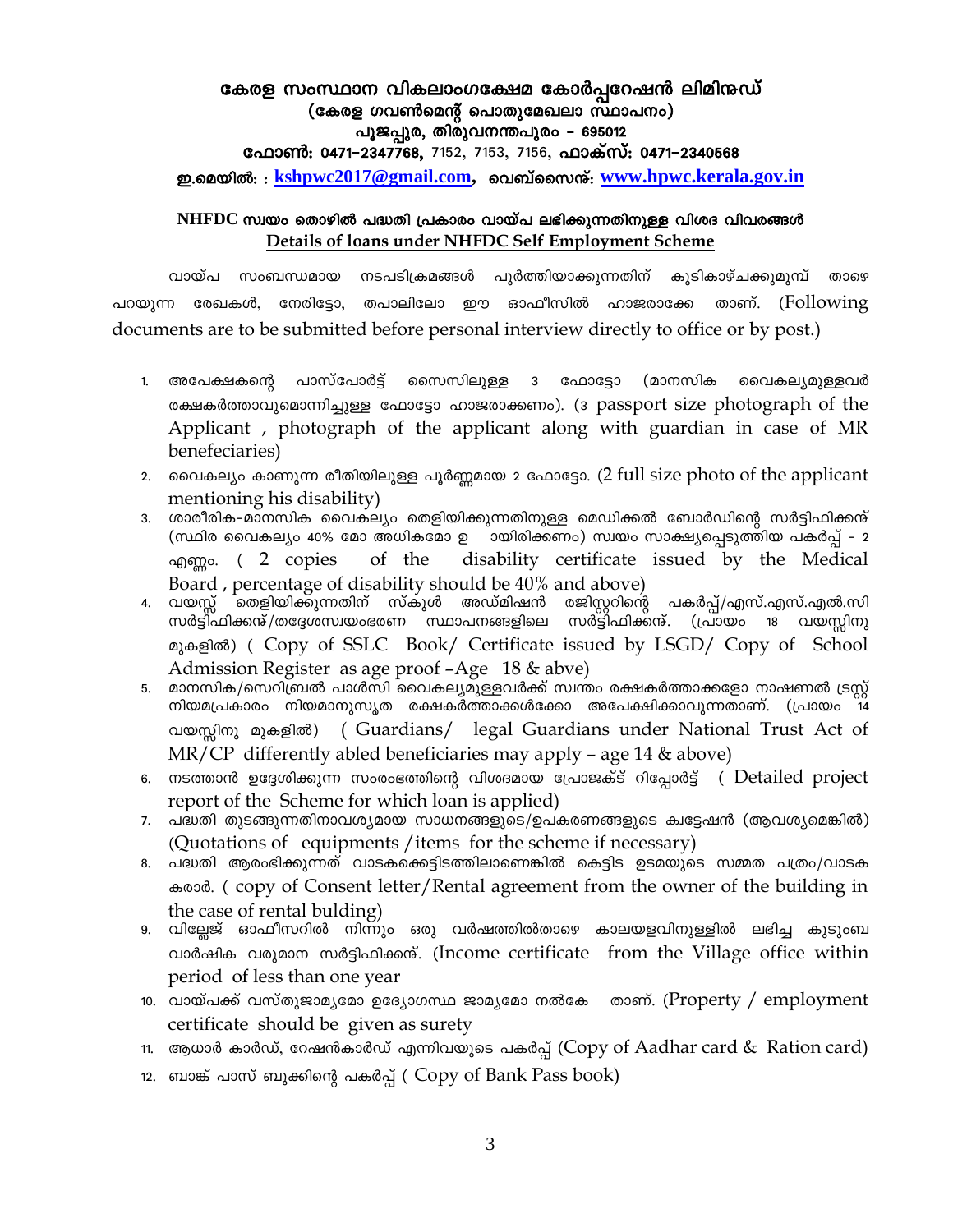- 13. സംസ്ഥാന മലിനീകരണ ബോർഡ് ബന്ധപ്പെട്ട മന്ദ് കേന്ദ്ര സംസ്ഥാന വകുപ്പുകൾ എന്നിവയിൽ നിന്നും ലഭിച്ച അനുമതി പത്രം(ആവശ്യമെങ്കിൽ) ( NOCs from Pollution Control Board or Concerned Dept if necessary)
- 14. സാങ്കേതിക യോഗൃതയുടെ കോപ്പി (സാങ്കേതിക വൈദഗ്ദ്ധ്യം ആവശ്യമായ പദ്ധതികൾക്ക്) (Proof of Technical Qualification in the case of project which needs technical knowhow)
- 15. പരിചയ സർട്ടിഫിക്കന്റിന്റെ കോപ്പി (Copy of Experience Certificate.
- ഓഫീസുകളിൽ നിന്നും ഇതേ ആവശ്യത്തിന് വായ്പ ലഭിച്ചിട്ടില്ലെന്ന 16. മനു സർക്കാർ mongalogique (Declaration Certificate as no loan has been taken from any other office.)

# വായ്പയ്ക്ക് വസ്തു ജാമൃമാണെങ്കിൽ (In the case of Collateral security)

- a. വസ്തുവിന്റെ അസ്സൽ പ്രമാണവും, മുൻപ്രമാണവും (Original Title Deed of the Property and prior title deed)
- b. പതിനാല് വർഷത്തെ കുടിക്കട/ബാദ്ധ്യത സർട്ടിഫിക്കന്ദ് (Encumbrance certificate of 14 years)
- c. കൈവശ അവകാശ സർട്ടിഫിക്കന്ദ് ( Possession certificate)
- d. തൻ വർഷത്തെ കരം അടച്ചതിന്റെ രസീത്.(Land Tax Receipt of the Current Year)
- e. വില്ലേജ് ആഫീസിൽ/തഹസീൽദാരിൽ നിന്നുള്ള വസ്തുവിന്റെ വില നിർണ്ണയ സർട്ടിഫിക്കന്മ്. വായ്പ തുക വാലേഷൻ സർട്ടിഫിക്കന്ദിന്റെ അടിസ്ഥാനത്തിൽ വിലയു്ടെ 90% മാത്രം) (Valuation certificate of the property from village officer/Tahsildar-90% of the value of the property will be sanctioned as loan.)
- f. വസ്തുവിന്റെ ലൊക്കേഷൻ സർട്ടിഫിക്കന്ദ്, ലൊക്കേഷൻ സ്കെച്ച് (Location certificate and Location sketch of the poperty)
- g. വസ്തു സ്വന്തമല്ലെങ്കിൽ വസ്തു ഉടമയുടെ സമ്മതപത്രം. 200/- രൂപ മുദ്രപത്രത്തിൽ ( consent in stamp paper worth Rs.200 from the owner of the property if the property is not owned by the loanee)
- h. ை പേര് കണക്ക് (Thandaper Account)
- i. (a) മുതൽ (h) വരെയുള്ള രേഖകൾ ഗവ.പ്ലീഡർ പരിശോധിച്ച ടൈന്ദിൽ സർട്ടിഫിക്കന്മ് (Title certificate of the documents (a to h) from a Govt. pleader after scrutiny of the documents of the Applicant)

# ഉദ്യോഗ ജാമ്യമാണെങ്കിൽ (In the case of Salary Certificate)

| വായ്പ തുക 500000 വരെ <mark>(Ioan</mark> | ഒരാളുടെ Net salary x 20 ഇരട്ടി/5,00000/- രൂപ വരെ    |
|-----------------------------------------|-----------------------------------------------------|
| upto 5 lakhs)                           | ഏതാണോ കുറവ് (20 times of the net salary of one      |
|                                         | $\frac{1}{2}$ surety / 500000/- which ever is less) |
|                                         |                                                     |
| വായ്പ തുക 5.00 ലക്ഷത്തിനു               | ര ു സാലറി സർട്ടിഫിക്കന്ദുകൾ ഹാജരാക്കുമ്പോൾ Net      |
| മുകളിൽ 10.00 ലക്ഷം<br>വരെ               | salary x 20 ഇരട്ടി/10 ലക്ഷം രൂപ വരെ ഏതാണോ കുറവ്     |
| (loan from 5 lakhs & up to              | (20 times of net salary two securitys or 10 lakhs   |
| Rs.10 lakhs)                            | which ever is less)                                 |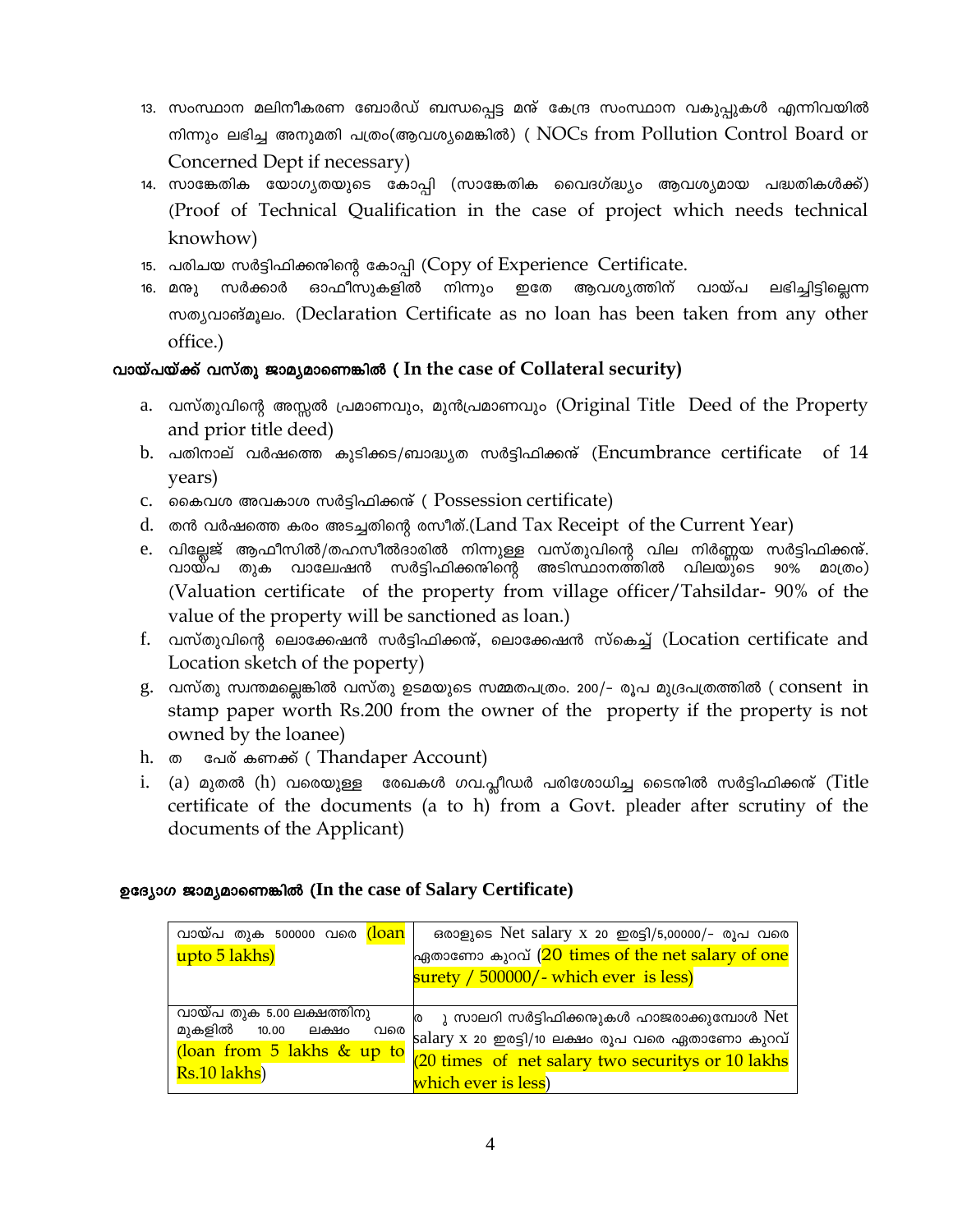- $\bm{\hat{\cdot}}$  സർക്കാർ/അർദ്ധ സർക്കാർ/പൊതുമേഖല/സഹകരണ സ്ഥാപനങ്ങളിലെ ഉദ്യോഗസ്ഥരുടെ ശമ്പള നിബന്ധനകൾക്കു വിധേയമായി ജാമ്യമായി സ്വീകരിക്കുന്നതാണ്.(salary സർട്ടിഫിക്കന്മുകൾ certificates of employees of Govt./Semi Govt./PSU/Co-operative sector will be considered as security (conditions apply))
- ഇതോടൊപ്പം Annexure-I ഉൾപ്പെടുത്തിയിട്ടുള്ള ഫാറത്തിൽ ജാമ്യക്കാരന്റേയും മേലുദ്യോഗസ്ഥന്റേയും  $\ddot{\bullet}$ പേരും, ഒപ്പും, ഓഫീസ് മുദ്രയും വെച്ച് നൽകേ താണ്. ഒന്നിൽ കൂടുതൽ ആവശ്യമുള്ള പക്ഷം ഫോട്ടോകോപ്പി ഉപയോഗിക്കാവുന്നതാണ്.( ${\rm Duly}$ signed Salary Certificate Annexure-1 containing Name & Signature of the surety and Head of the Department/Office along with office seal. (Photocopies can be used for more certificates)
- ജാമ്യം നിൽക്കുന്ന ഉദ്യോഗസ്ഥന്, ലോൺ കാലാവധിയേക്കാൾ കുറഞ്ഞത് 2 വർഷത്തെ സർവ്വീസ്  $\frac{1}{2}$ ബാക്കി ഉ วയിരിക്കേ താണ്. (surety must have minimum two year service after the loan period.)
- $\ddot{\cdot}$ കൂടികാഴ്ചയുടേയും, രേഖകളുടെ സൂക്ഷ്മ പരിശോധനയ്ക്കും ശേഷം കരാർ വെയ്ക്കുന്നതിനുള്ള തീയതി അറിയിക്കുന്നതാണ്.(Date for executing the loan agreement will be informed to the loanee after interview and scrutiny documents.)
- $\ddot{\cdot}$ കോളങ്ങളും പൂരിപ്പിക്കേ താണ്. പൂരിപ്പിക്കാത്ത/ഒപ്പിടാത്ത അപേക്ഷയുടെ എല്ലാ അപേക്ഷ mlomloogmoom. (Incomplete application / application without signature will be rejected outrightly)
- ❖ കൂടിക്കാഴ്ചക്ക് രേഖകളുടേയും വരുമ്പോൾ എല്ലാ അസ്സൽ പരിശോധനയ്ക്ക് <sub>n</sub> momes of the time should be produced for verification at the time ഹാജരാക്കേ of interview.
- ❖ 10 ലക്ഷം രൂപയ്ക്കു മുകളിലുള്ള വായ്പയ്ക്ക് വസ്തു ജാമ്യം മാത്രമേ സ്വീകരിക്കുകയുള്ളൂ. (Collateral security is mandatory if loan amount exceeds Rs.10 Lakh, Loan upto Rs.10 Lakhs will be released on the basis of Employment certificate also.)

| അനുവദിക്കുന്ന തുക                                                               | പലിശനിരക്ക് |  |  |
|---------------------------------------------------------------------------------|-------------|--|--|
|                                                                                 |             |  |  |
| 50000 രൂപ വരെ (Up to 50000.00)                                                  | 5%          |  |  |
| 50000 രൂപയ്ക്ക് മുകളിൽ 5 ലക്ഷം വരെ                                              |             |  |  |
| (above 50000.00 - up to 5 lakhs)                                                | 6%          |  |  |
| 5 ലക്ഷത്തിന് മുകളിൽ 15.00 ലക്ഷം വരെ                                             |             |  |  |
| (above 5 Lakhs - up to 15 lakhs)                                                | 7%          |  |  |
| 15 ലക്ഷം മുതൽ 30.00 ലക്ഷം വരെ                                                   | 8%          |  |  |
| (above 15Lakhs - up to 30 lakhs)                                                |             |  |  |
| 30 ലക്ഷം മുതൽ 50.00 ലക്ഷം വരെ                                                   |             |  |  |
| 9%<br>(above 30 Lakhs - up to 50 lakhs)                                         |             |  |  |
| 50,000/– രൂപ വരെയുള്ള വായ്പകൾക്ക് സ്ത്രീകൾക്കും, മാനസിക, കാഴ്ച ശ്രവണ വെല്ലുവിളി |             |  |  |
| നേരിടുന്നവർക്കും 1% പലിശ ഇളവ് (1% reduction in rate of interest for women, MR,  |             |  |  |
| visually and Hearing Impaired up to Rs.50000/-)                                 |             |  |  |

#### പലിശ നിരക്ക് : (Rate of Interest) ❖

 $NB:$  -  $NHFDC$  വരുത്തുന്ന മാനുങ്ങൾ അനുസരിച്ച് പലിശയിൽ മാനും വരുന്നതാണ് (Interest rate will be varied according to the guidelines issued by the NHFDC Time to time)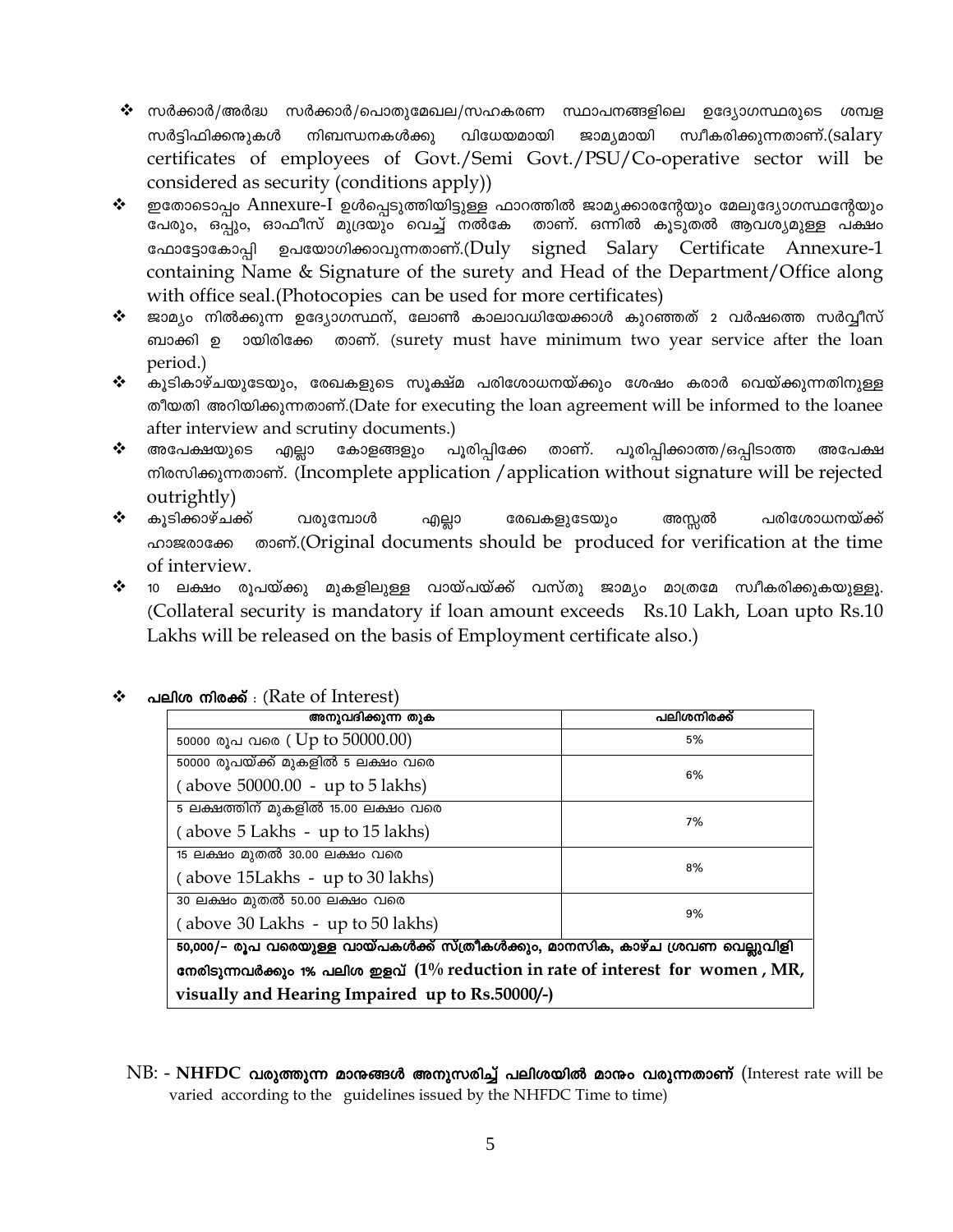- ❖ 1 ലക്ഷത്തിന് മുകളിലുള്ള വായ്പയ്ക്ക് 5% തുകയും 5 ലക്ഷത്തിനു മുകളിലുള്ള വായ്പയ്ക്ക് 10% തുകയും പ്രൊമോട്ടറുടെ വിഹിതം വകയിരുത്തേ താണ്. (Promotors should be contribute 5% of loan amount above Rs. 1 Lakh and 10% of loan above Rs.5 Lakh.)
- ❖ വായ്പാ തിരിച്ചടവ് കാലാവധി – പരമാവധി 7 വർഷം വരെ (Repayment period is Maximum 7 years)
- NHFDC സ്വയം തൊഴിൽ വായ്പാ പദ്ധതി പ്രകാരം എടുക്കുന്ന വായ്പ മന്ദ് ആവശ്യങ്ങൾക്ക് ❖ ഉപയോഗിക്കുവാൻ പാടുള്ളതല്ല. ഏതെങ്കിലും സാഹചര്യത്തിൽ അങ്ങനെ ചെയ്തതായി കടെ ത്തുന്ന പക്ഷം വായ്പ തുക 18% പലിശയോടെ തിരിച്ചുപിടിക്കുവാൻ കോർപ്പറേഷന് അധികാരമു ായിരിക്കും. (Loan sanctioned under NHFDC Scheme should be used soley for the purpose for which it was sanctioned. If it is found used for any other purpose KSHPWC have the right to close the loan and 18% interest will be charged.)
- ❖ വായ്പ ഉപയോഗിച്ച് തുടങ്ങുന്ന സംരംഭം കോർപ്പറേഷന്റെയും ഗുണഭോക്താവിന്റേയും പേരിൽ വായ്പാ കാലയളവ് വരെ ഇൻഷ്വർ ചെയ്യേ താണ്. (Project/scheme should be insured in the joint name of beneficiary and KSHPWC.)
- വായ്പ ര ് ഗഡുക്കളായാണ് നൽകുന്നത്. ആദ്യഗഡു ലഭിച്ച് പരമാവധി 3 മാസത്തിനകം, സംരംഭം ❖ ഇൻഷർ ചെയ്ത സർട്ടിഫിക്കന്ദ്, തദ്ദേശ സ്വയംഭരണ സ്ഥാപനങ്ങളിൽ നിന്നും ലഭിച്ച ലൈസൻസ്, വാർഡ് മെമ്പറുടെ സർട്ടിഫിക്കന്റ്, Hypothecated to KSHPWC Purchased from the Loan Provided by NHFDC എന്ന് രേഖപ്പെടുത്തിയ ബോർഡ് വച്ച സംരംഭത്തിന്റെ ഗുണഭോക്താവ് ഉൾപ്പെട്ട ര ഫോട്ടോ, സാധനങ്ങൾ വാങ്ങിയ ബിൽ (ആദ്യ ഗഡുവിന് ആനുപാതികമായി) എന്നിവ ഹാജരാക്കി თათი. (Loan will be released in two installments. Second installment will be ാം ഗഡു കൈപ്പനേ  $\omega$ received within 3 Months from 1<sup>st</sup> installment. For second installment produce should comprehensive insurance, Policy of the enterprise, License from the concerned Local Self Govt. Department, certificate from the ward member concerned, two photographs of the unit (displaying the board "Hypothecated to KSHPWC purchased from the loan provided by NHFDC), Purchase bills (Proportion to first installment)
- എൻ.എച്ച്.എഫ്.ഡി.സി.യ്ക്ക്  $\cdot$ മാസത്തിനകം കൈപ്പനുകാത്ത തുക തിരിച്ചടയ്ക്കുന്നതാണ്. (2<sup>nd</sup> installment of the loan, those who fail to receive within 3 Months will be refunded to NHFDC.)
- $\cdot$ ഒരു ലക്ഷത്തിൽ താഴെ വാർഷിക വരുമാനമുള്ളവർക്ക് 5.00 ലക്ഷം രൂപവരെയുള്ള വായ്പകൾ കൃത്യമായി തിരിച്ചടയ്ക്കുകയാണെങ്കിൽ 20% നിരക്കിൽ പരമാവധി ഒരു ലക്ഷം രുപ വരെ സംസ്ഥാന സർക്കാർ ഫ ് അനുവദിക്കുന്നതിന് വിധേയമായി സബ്സിഡി ലഭിക്കുന്നതാണ്. (Subsidy of  $20\%$  of loan maximum of Rs.1,00,000/- will be provided to the loans up to Rs.5 Lakhs to the loanees those who have regular repayment record and annual income falls below Rs.1,00,000.00)

### ഗവൺമെന്റ് പ്ലീഡറിൽ നിന്നും ടൈന്മിൽ സർട്ടിഫിക്കന് വാങ്ങുമ്പോൾ ശ്രദ്ധിക്കേ കാര\ങ്ങൾ (Points to be mentioned in the Title Certificate from the Govt. Pleader)

- ജാമ്യമായി  $1.$ പണയപ്പെടുത്തുന്ന വസ്തു സ്വീകരിച്ച് കേരള സംസ്ഥാന വികലാംഗക്ഷേമ കോർപ്പറേഷനിൽ നിന്നും ലോൺ അനുവദിക്കുന്നതിന് യാതൊരു തടസ്സവും ഇല്ലായെന്ന് രേഖപ്പെടുത്തിയിരിക്കണം.( 'There is no legal impediments for pledging the documents in Kerala Sate Handicapped Persons Welfare Corporation' should be mentioned in the certificate.)
- 2. സധാരണ ഗതിയിൽ മുൻപ്രമാണത്തിന്റെ ഫോട്ടോകോപ്പി സ്വീകരിക്കുന്നതാണ്. തക്കതായ കാരണത്താൽ ഭാഗപത്രത്തിന്റെ ഫോട്ടോ കോപ്പിയാണ് കോർപ്പറേഷനിൽ സമർപ്പിക്കുന്നതെങ്കിൽ ആയത് പണയപ്പെടുത്തിയിട്ടില്ല എന്നതിന് തെളിവ് ഹാജരാക്കുകയോ ഈ വസ്തു അതിന്റെ ഭാഗമല്ല എന്ന് രേഖപ്പെടുത്തുകയോ ചെയ്യണം. (Normally copy of prior deed accepted. In case of partition deed, if the photocopy of the deed submitted to the original partition deed concerned should submitted for verification)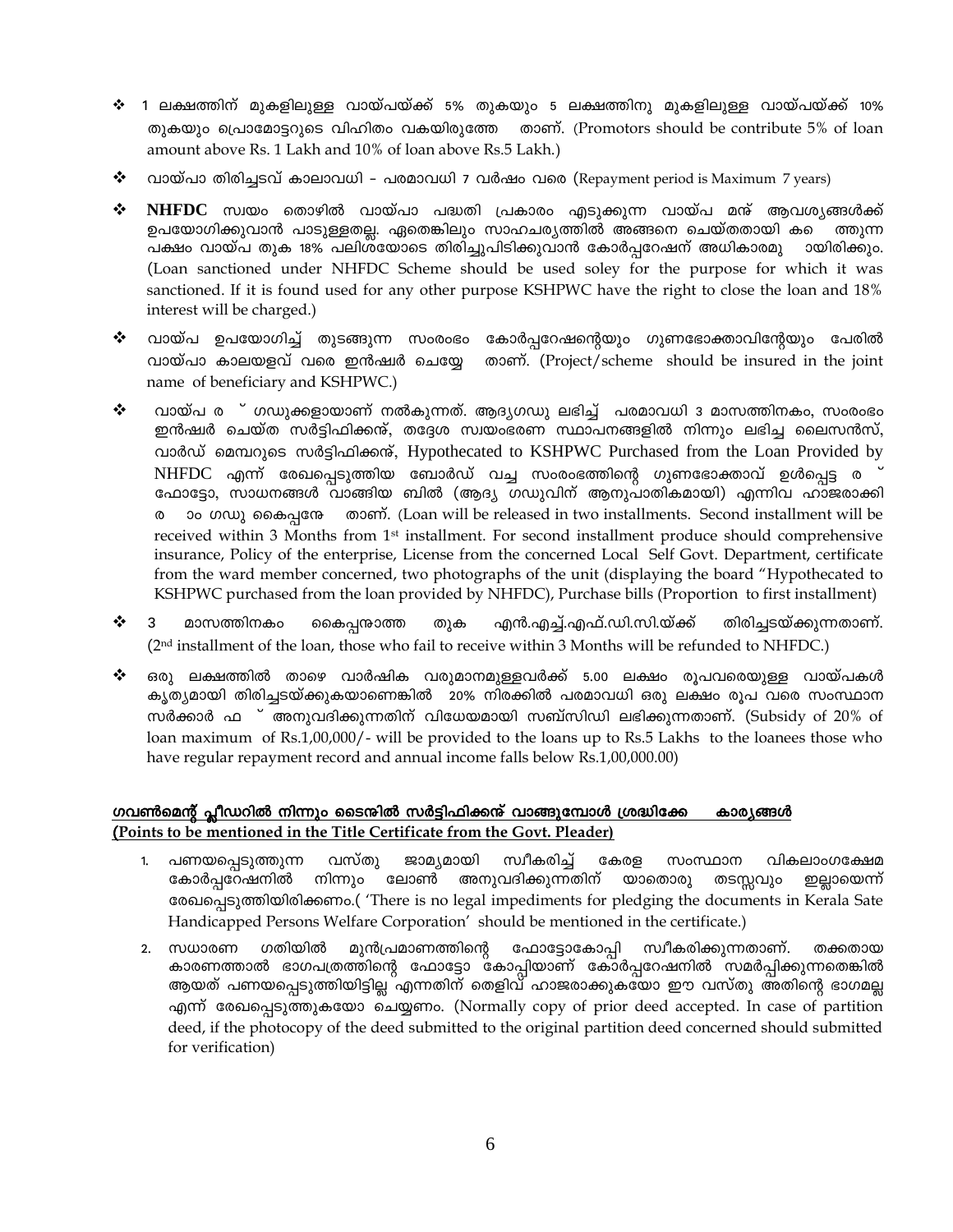# $NHFDC$  സ്വയംതൊഴിൽ വായ്പാപേക്ഷ

| 1.               | PARTICULARS OF APPLICANT                                                                                                                                                                                                                                   |            |                 |              | Affix recent                                                                             |
|------------------|------------------------------------------------------------------------------------------------------------------------------------------------------------------------------------------------------------------------------------------------------------|------------|-----------------|--------------|------------------------------------------------------------------------------------------|
| a)               | Name & Address of applicant<br>അപേക്ഷകന്റെ പേരും മേൽ വിലാസവും<br>മൊബൈൽ ഫോൺ നമ്പറും                                                                                                                                                                         |            |                 |              | passport size<br>photo<br>6 മാസത്തിനകം<br>എടുത്ത പാസ്<br>പോർട്ട് സൈസ്<br>ഫോട്ടോ പതിക്കണം |
| b)               | Father's /Husband's name<br>പിതാവിന്റെ/ഭർത്താവിന്റെ പേര്                                                                                                                                                                                                   |            |                 |              |                                                                                          |
| $\mathbf{c})$    | ജില്ല :                                                                                                                                                                                                                                                    | പഞ്ചായത്ത് |                 | നിയോജകമണ്ഡലം |                                                                                          |
|                  |                                                                                                                                                                                                                                                            |            |                 |              |                                                                                          |
| $\rm d$          | Details of disability & percentage of disability<br>ഭിന്നശേഷിത്വത്തിന്റെ വിശദാംശങ്ങൾ ശ്തമാനം സഹിതം                                                                                                                                                         |            | <b>UDID</b> No: |              |                                                                                          |
| e)               | <b>Family Details</b><br>കുടുംബ വിവരണം.                                                                                                                                                                                                                    |            |                 |              |                                                                                          |
| f)               | Annual income of individual. If dependent,<br>Please give income of family/spouse.(Attach<br>attested copy of income certificate)<br>അപേക്ഷകന്റെ വാർഷിക വരുമാനം,<br>ആശ്രിതനാണെ്ങ്കിൽ വില്ലേജ <sup>്-</sup> ആഫീസറിൽ നിന്നും<br>ലഭിച്ച കുടുംബ വാർഷിക വരുമാനം |            |                 |              |                                                                                          |
| g)               | Date of birth and age as on $1st$ of the following<br>month during which the application is submitted<br>(attach attested copy of certificate)<br>ജനന തീയതി, പ്രായം (ജനന തീയതി തെളിയിക്കുന്ന<br>സർട്ടിഫിക്കന്ദിന്റെ ശരി പകർപ്പ്)                           |            |                 |              |                                                                                          |
| h)               | Educational and technical background,<br>particularly related to the proposed<br>project/scheme: വിദ്യാഭ്യാസം/സാങ്കേതിക<br>വിദ്യാഭ്യാസ യോഗ്യത/ സംരംഭവുമായി ബന്ധപ്പെട്ട<br>യോഗ്യത                                                                           |            |                 |              |                                                                                          |
| $\mathbf{i}$     | Employed/self<br>Give<br>employed/unemployed.<br>details if employed or self employed<br>ഇപ്പോൾ ഏർപ്പെട്ടിട്ടുള്ള തൊഴിൽ/സ്വയം തൊഴിൽ<br>വിശ്ദ വിവരം)                                                                                                        |            |                 |              |                                                                                          |
| j)               | Existing activities and financial status including<br>land holding, fixed assets in the name of applicant<br>നിലവിലുള്ള<br>പ്രവർത്തനങ്ങൾ/<br>അപേക്ഷകന്റെ<br>സാമ്പത്തികശേഷി–<br>അപേക്ഷകന്റെ<br>പേരിലുള്ള<br>സ്വത്ത് /സ്ഥിരനിക്ഷേപങ്ങളുടെ വിശദ വിവരം         |            |                 |              |                                                                                          |
| $\bf k)$         | Caste – ജാതി ( $SC/ST$ വിഭാഗങ്ങൾ<br>ആയത്<br>തെളിയിക്കുന്ന സർട്ടിഫിക്കന്ദ് ഹാജരാക്കണം)                                                                                                                                                                      |            |                 |              |                                                                                          |
| $\left( \right)$ | Aadhar No. ആധാർ നമ്പർ                                                                                                                                                                                                                                      |            |                 |              |                                                                                          |
| m)               | Experience പ്രവൃത്തി പരിചയം                                                                                                                                                                                                                                |            |                 |              |                                                                                          |
| n)               | Loan Applied for:<br>വായ്പയായി ആവശ്യപ്പെടുന്ന തുക                                                                                                                                                                                                          |            |                 |              |                                                                                          |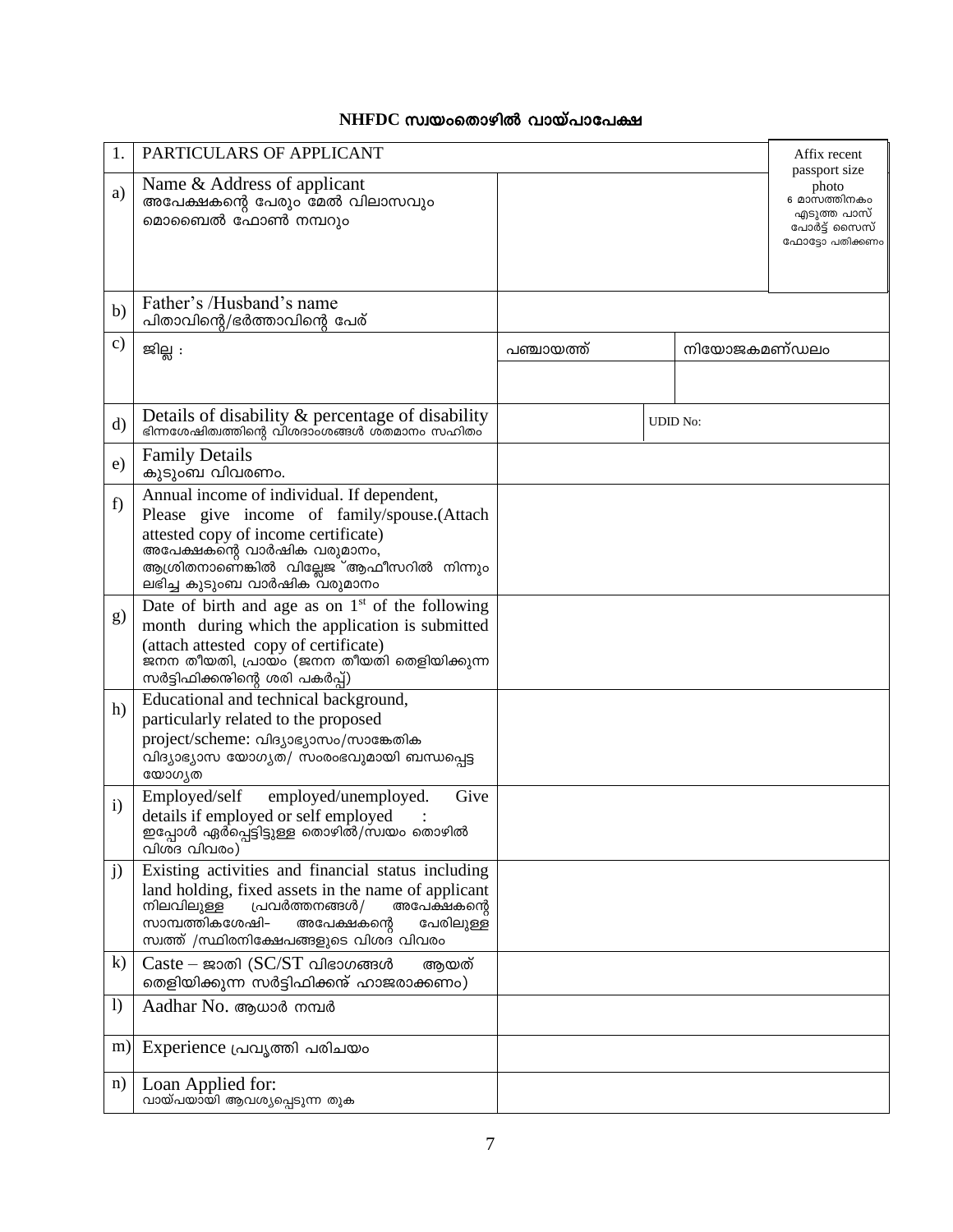# 2. PROPOSED ACTIVITY

| a) |                                                                                                                                                                                                                                                                                     | Name of the scheme /project പ്രോജക്ടിന്റെ/സ്കീമിന്റെ<br>പേര്                                                                                                             |  |
|----|-------------------------------------------------------------------------------------------------------------------------------------------------------------------------------------------------------------------------------------------------------------------------------------|--------------------------------------------------------------------------------------------------------------------------------------------------------------------------|--|
| b) |                                                                                                                                                                                                                                                                                     | Details of the project or proposed activity<br>തുടങ്ങാനുദ്ദേശിക്കുന്ന പ്രോജക്ടിന്റെ/സ്കീമിന്റെ<br>വിവരങ്ങൾ (വിശദമായ പ്രോജക്ട് റിപ്പോർട്ട്<br>വിശദ<br>൭ളടക്കം<br>ചെയ്യണം) |  |
|    |                                                                                                                                                                                                                                                                                     | Location of the unit<br>യൂണിന്റ് തുടങ്ങുവാനുദ്ദേശിക്കുന്ന സ്ഥലം,<br>കെട്ടിടത്തിന്റെ നമ്പർ സഹിതം                                                                          |  |
|    | Whether confirming or non confirming (please specify if<br>location confirms to location policy<br>of the state Government/Location authority)<br>യൂണിന്ദ് തുടങ്ങുന്ന സ്ഥലം സംബന്ധിച്ച് സംസ്ഥാന<br>സർക്കാരിന്റെ/പ്രാദേശിക ഭരണാധി കാരികളുടെ അനുമതി<br>ആവശ്യമാണോ എന്ന് വ്യക്തമാക്കുക. |                                                                                                                                                                          |  |

# 3. COST OF THE PROJECT

| പ്രോജക്ടിന്റെ ചെലവ് |                                                                       | (Rs. in Lakhs) |  |
|---------------------|-----------------------------------------------------------------------|----------------|--|
| Sl.<br>No.          | Items                                                                 | Cost           |  |
| $\mathbf{1}$        | Miscellaneous, fixed assests<br>സ്ഥിരം ആസ്ഥികൾ                        |                |  |
| $\overline{2}$      | Preliminary & Pre-operative expenses<br>പ്രാഥമിക ചെലവുകൾ              |                |  |
| 3                   | Contingencies $\&$ cost escalations<br>വിലവർദ്ധനവ് മൂലമു ാകുന്ന ചെലവ് |                |  |
| $\overline{4}$      | Others, if any (please specify)<br>മന്ദിനങ്ങൾ (വിശദമാക്കണം)           |                |  |
| 5                   | <b>Working Capital</b><br>പ്രവർത്തന മൂലധനം                            |                |  |
| Note :-<br>Total    |                                                                       |                |  |
|                     | (a) Furnish details of $(1)$ above                                    |                |  |
|                     | മുകളിൽ ഇനം(1)ന്റെ വിശദാംശങ്ങൾ                                         |                |  |

b). Working capital amount may be included as part of the cost of the project, where total cost of the scheme does not exceed Rs. 50,000/-<br>മൊത്തം ചെലവ് 50000/- രൂപയിൽ കവിയാത്ത സ്കീമിന്റെ പ്രവർത്തന മൂലധനം പദ്ധതി ചെലവിന്റെ ഭാഗമായി കണക്കാക്കാം.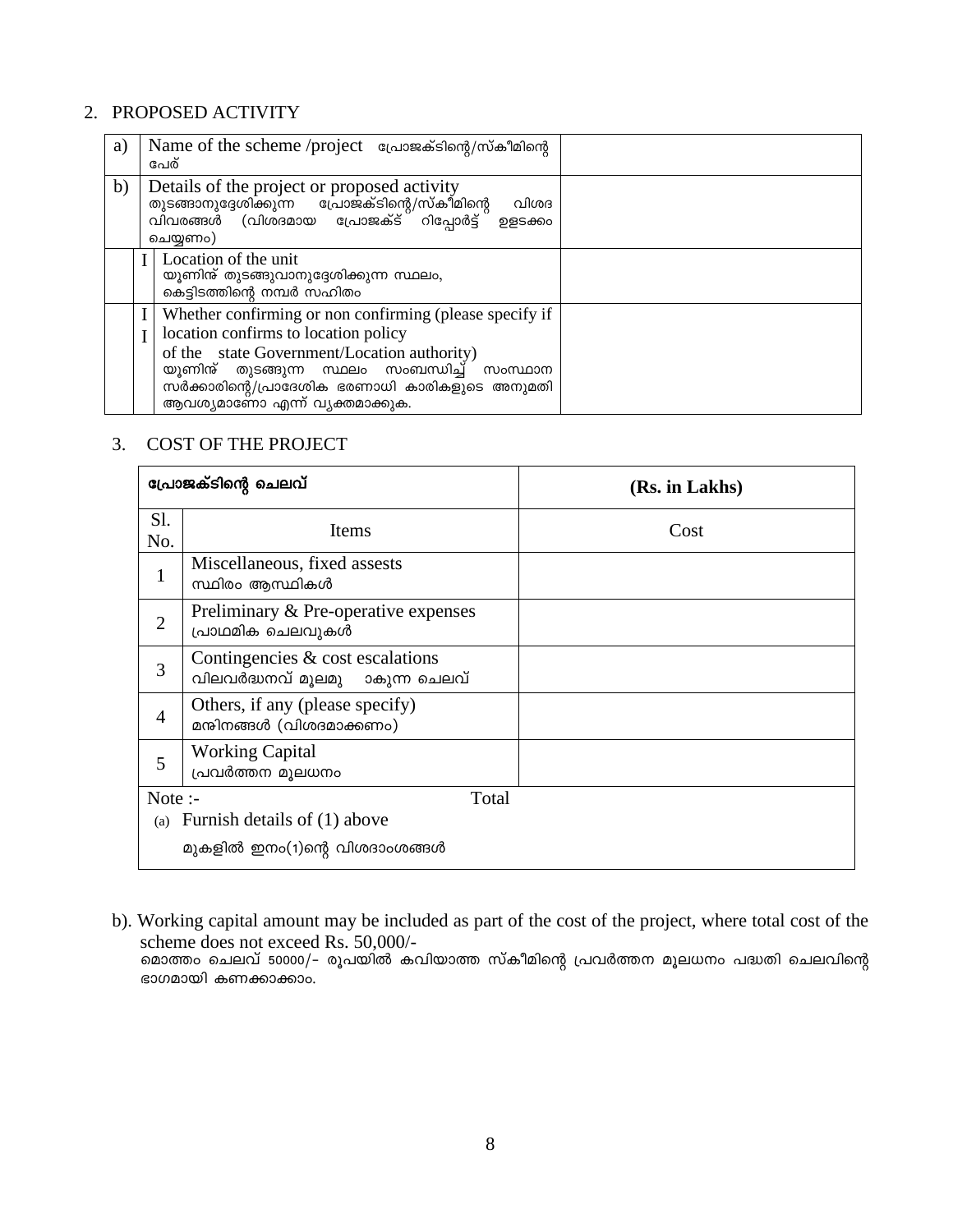# 4. MEANS OF FINANCE

| Sl.<br>No.     | Items                                                                       | Amount & % of total cost<br>ആകെ തുകയും ചെലവിന്റെ ശതമാനവും |
|----------------|-----------------------------------------------------------------------------|-----------------------------------------------------------|
|                | Promoter's Contribution (grassoles<br>വിഹിതം                                |                                                           |
| $\overline{2}$ | Subsidy, if any സബ്സിഡി ഉ<br>ങ്കിൽ                                          |                                                           |
| 3              | Term Loan ദീർഘകാല വായ്പ                                                     |                                                           |
| 4              | <b>Banks/Other Financial institution</b><br>ബാങ്ക്/മന്മ് ധനകാര്യ സ്ഥാപനങ്ങൾ |                                                           |
| 5              | Others, if any specify<br><sup>l</sup> മന്റ് മാർഗ്ഗങ്ങൾ വ്യക്തമാക്കണം       |                                                           |
|                | Total                                                                       |                                                           |

# 5. ECONOMICS OF PROJECT<br>പദ്ധതിയുടെ സാമ്പത്തിക വിവരണം

|    | Average monthly sales<br>പ്രതിമാസ ശരാശരി വിന്ദുവരവ്                                                                                     |  |
|----|-----------------------------------------------------------------------------------------------------------------------------------------|--|
| 2  | Monthly expenses, Raw materials,                                                                                                        |  |
|    | stores, spares, salary wages etc.<br>പ്രതിമാസ ചെലവുകൾ(അസംസ്കൃത<br>സ്പെയർ<br>സ്റ്റോർ,<br>സാധനങ്ങൾ,<br>പാർട്ടുകൾ, ശമ്പളം, കൂലി തുടങ്ങിയവ) |  |
| 3  | Substance of proprietor<br>സംരംഭകന്റെ പ്രതിഫലം                                                                                          |  |
| 4  | Other expenses (Rent etc)<br>മന്ത് ചെലവുകൾ (വാടക മുതലായവ)                                                                               |  |
| 5. | Total expenses<br>അകെ ചെലവ്                                                                                                             |  |
| 6  | Monthly surplus<br>പ്രതിമാസ മിച്ചം                                                                                                      |  |

# 6. MANPOWER REQIREMENT<br>ആവശ്യമായ ജോലിക്കാർ

| Sl.<br>N <sub>0</sub> |                                  | Category<br>വിഭാഗം | Average salary p.m<br>ശരാശരി മാസ ശമ്പളം |
|-----------------------|----------------------------------|--------------------|-----------------------------------------|
|                       | Managerial<br>മാനേജർ             |                    |                                         |
|                       | Supervisors<br>സൂപ്പർവൈസർ        |                    |                                         |
| 3                     | Skilled<br>വിദഗ്ദ്ധ ജോലിക്കാർ    |                    |                                         |
| 4                     | Unskilled<br>അവിദഗ്ദ്ധ ജോലിക്കാർ |                    |                                         |
|                       | Total ആകെ                        |                    |                                         |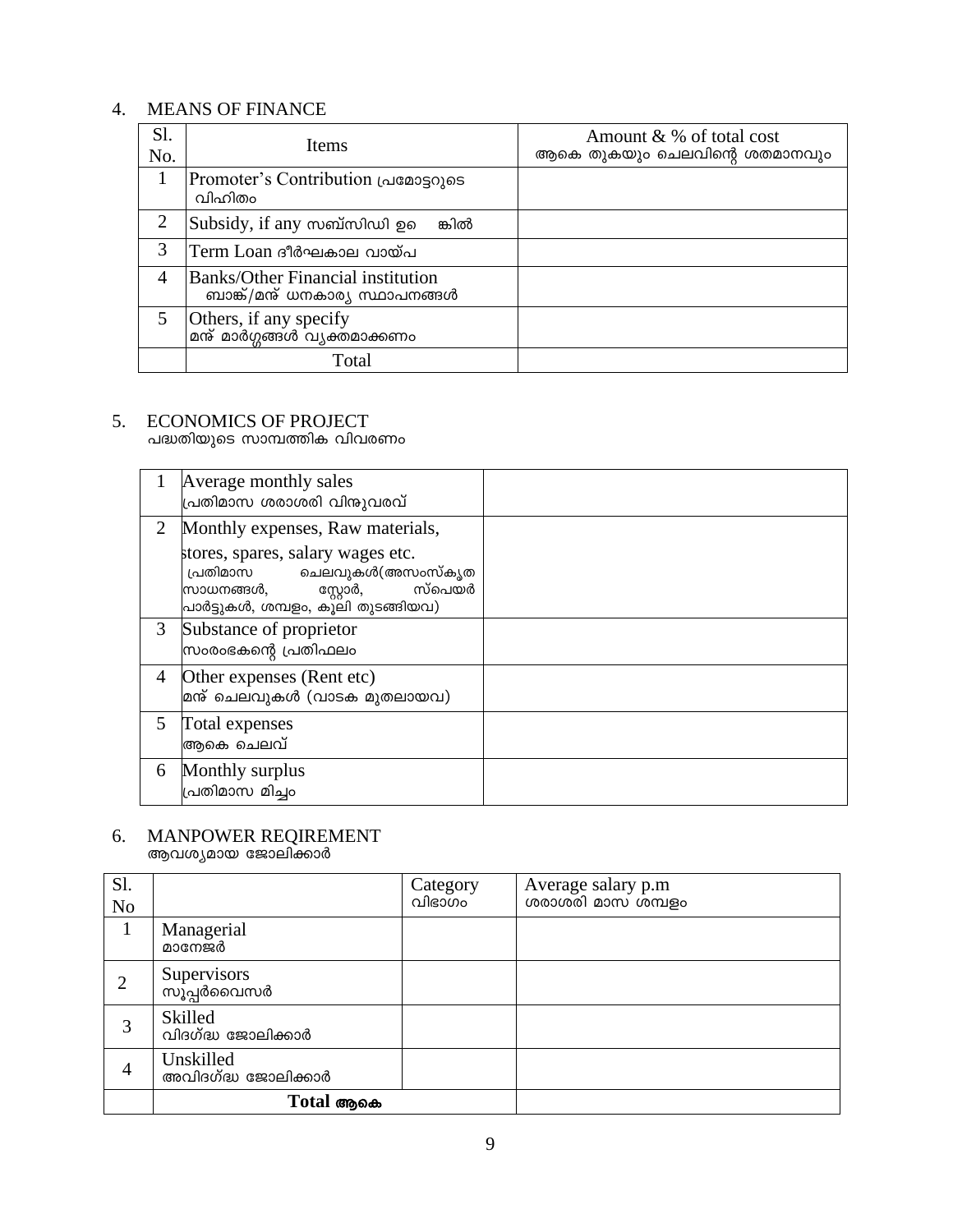#### 7. MARKETING ARRANGEMENTS വിപണന സൗകര്യങ്ങൾ

| Demand and supply position in the area<br>പ്രാദേശികമായ ആവശ്യകതയും ലഭ്യതയും |  |
|----------------------------------------------------------------------------|--|
| <b>Selling Arrangements</b><br>വില്പന സൗകര്യങ്ങൾ                           |  |

### 8. REPAYMENT SCHEDULE വായ്പാ തിരിച്ചടവ്

| a                                                                                 | Please indicate Moratorium period needed; with                                                |  |  |
|-----------------------------------------------------------------------------------|-----------------------------------------------------------------------------------------------|--|--|
|                                                                                   | Justification.                                                                                |  |  |
|                                                                                   | തിരിച്ചടവ് ഒരു നിശ്ചിതകാലത്തേക്ക് ഒഴിവാക്കേ<br>ത്                                             |  |  |
|                                                                                   | ങ്കിൽ എത്ര നാളത്തേക്ക്? കാരണം വ്യക്തമാക്കണം<br>றவ                                             |  |  |
| <sub>b</sub>                                                                      | Repayment in terms of quarterly/half yearly/yearly -                                          |  |  |
|                                                                                   | installments (maximum repayment period is 5)                                                  |  |  |
|                                                                                   | years including moratorium period)                                                            |  |  |
|                                                                                   | വാർഷികം/അർദ്ധ വാർഷികം/പാദ വാർഷികം                                                             |  |  |
|                                                                                   | തവണകളും തുകയും (വായ്പ തിരിച്ചടക്കുന്നതിനുള്ള                                                  |  |  |
|                                                                                   | കാലാവധി ഉൾപ്പെടെ പരമാവധി 5 വർഷത്തിനകം                                                         |  |  |
|                                                                                   | വായ്പ തിരിച്ചടക്കേ<br>താണ്).                                                                  |  |  |
| Note: For loans for agricultural, activities, the repayment has to made in yearly |                                                                                               |  |  |
|                                                                                   | instalments.<br>കാർഷിക സംരംഭങ്ങൾക്ക് വായ്പാ തിരിച്ചടവ് വാർഷിക ഗഡുക്കളായി<br>അടയ്ക്കേ<br>താണ്. |  |  |

- 9. IMPLEMENTATION SCHEDLE (give details how the project will be implemented upto income generating level) വരുമാനം ഉ ാകുന്നതുവരെയുള്ള വിവിധ പ്രവർത്തനഘട്ടങ്ങൾ വിശദീകരിക്കുക
- 10. WORKING CAPITAL REQUIREMENT ആവശ്യമായ പ്രവർത്തന മൂലധനം

# 11. OTHERS

- 1. Government consents സർക്കാർ അനുമതികൾ
- 2. Environmental clearance പരിസ്ഥിതി സംബന്ധിച്ച അനുമതി
- 3. Other Government clearances, if any etc മന്ദ് സർക്കാർ രേഖകൾ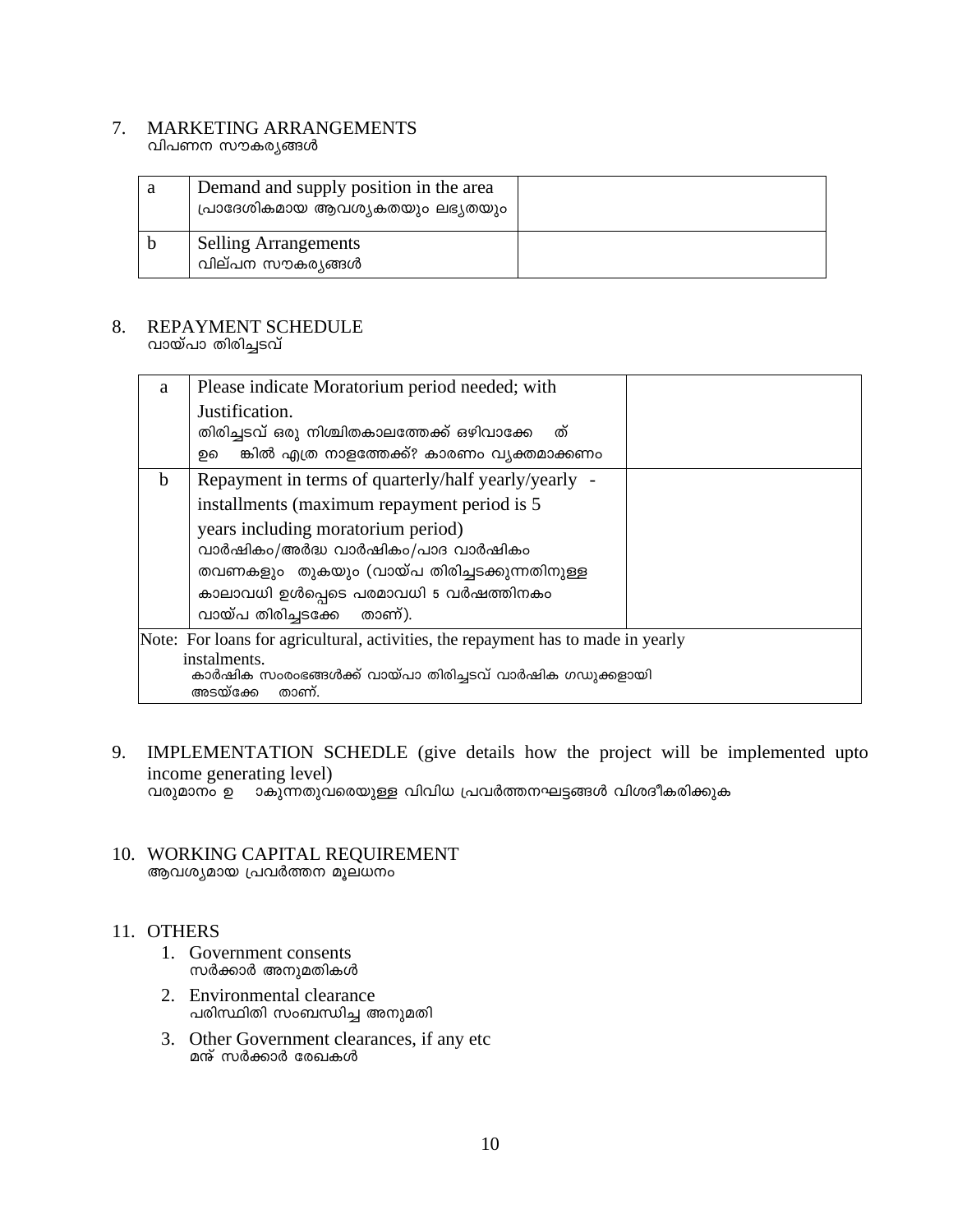## **CERTIFICATE**

1. I/We hereby certify that all information furnished by me/us is true; that I/We have no borrowing arrangements for the unit with any bank/financial institutions, except as mentioned above; that no legal action has been /is being taken against me/us. That I/We shall furnish all other information that may be required by you in connection with my/our application; that this may also be exchanged by you any agency you may deem fit; and that you, your representatives of RBI or any other agency authorized by you may at any time, inspect/verify our assets, books of account, etc in our factory and business premises.

### സാക്ഷ്യപത്രം

ഞാൻ /ഞങ്ങൾ മേൽ പ്രസ്താവിച്ച വസ്തുതകൾ സത്യമാണെന്ന് ബോധിപ്പിക്കുന്നു. ഞാൻ/ഞങ്ങൾ മുകളിൽ പരാമർശിച്ച യൂണിന്ദിന്/സംരംഭത്തിന് ഏതെങ്കിലും ബാങ്കിൽ നിന്നോ ധനകാര്യ സ്ഥാപനങ്ങളിൽ നിന്നോ വായ്പക്ക് മേൽ സൂചിപ്പിച്ച പ്രകാരമല്ലാതെ അപേക്ഷിച്ചിട്ടില്ല. എന്റെ/ഞങ്ങളുടെ അപേക്ഷ പരിഗണിക്കുന്നതിന് ആവശ്യമായ കൂടുതൽ വിവരങ്ങൾ ഞാൻ/ഞങ്ങൾ നിർദ്ദേശിക്കുന്ന നൽകുന്നതാണ്. കോർപ്പറേഷൻ പ്രകാരം றற അപേക്ഷ കോർപ്പറേഷൻ അനുയോജ്യമായ ഏജൻസിക്ക് താങ്കളുടേയോ റിസർവ് ബാങ്കിന്റേയോ കൈമാറുന്നതും പ്രതിനിധികൾക്കോ കോർപ്പറേഷൻ അധികാരപ്പെടുത്തുന്ന മന് ഏതെങ്കിലും ഏജൻസിക്കോ ആസ്തികളും ക്ക് പുസ്തകങ്ങളും എന്റെ/ഞങ്ങളുടെ എന്റെ/ഞങ്ങളുടെ കണ സ്ഥാപനത്തിൽ/സംരംഭത്തിൽ വച്ച് ഏത് സമയവും പരിശോധിക്കുന്നതിനും എനിക്ക്/ഞങ്ങൾക്ക് സമ്മതമാണ്.

2. I/We further certify that I/We do not have any overdues in respect of any financial assistance I/We have availed so far.

എനിക്ക്/ഞങ്ങൾക്ക് ഏതെങ്കിലും ധനകാര്യ സ്ഥാപനങ്ങളിൽ നിന്നോ സാമ്പത്തിക സഹായ പദ്ധതി പ്രകാരമോ യാതൊരു കടബാധ്യതയുമില്ലെന്ന് ഞാൻ/ഞങ്ങൾ സാക്ഷ്യപ്പെടുത്തുന്നു.

Place: **munelo:** Date: തീയതി:

Signature of applicant അപേക്ഷകന്റെ ഒപ്പ്

പൂരിപ്പിച്ച അപേക്ഷ ആവശ്യമായ രേഖകളോടൊപ്പം താഴെപ്പറയുന്ന വിലാസത്തിൽ സമർപ്പിക്കുക.

മാനേജിംഗ് ഡയറക്ടർ കേരള സംസ്ഥാന വികലാംഗക്ഷേമ കോർപ്പറേഷൻ പൂജപ്പുര, തിരുവനന്തപുരം – 695 012 ഫോൺ – 0471 – 2347768,7153, 7156, 7157

**Managing Director** Kerala State Handicapped Welfare Corporation Poojappura, Thiruvananthapuram  $-695012$ Phone - 0471 2347768, 7153, 7156, 7157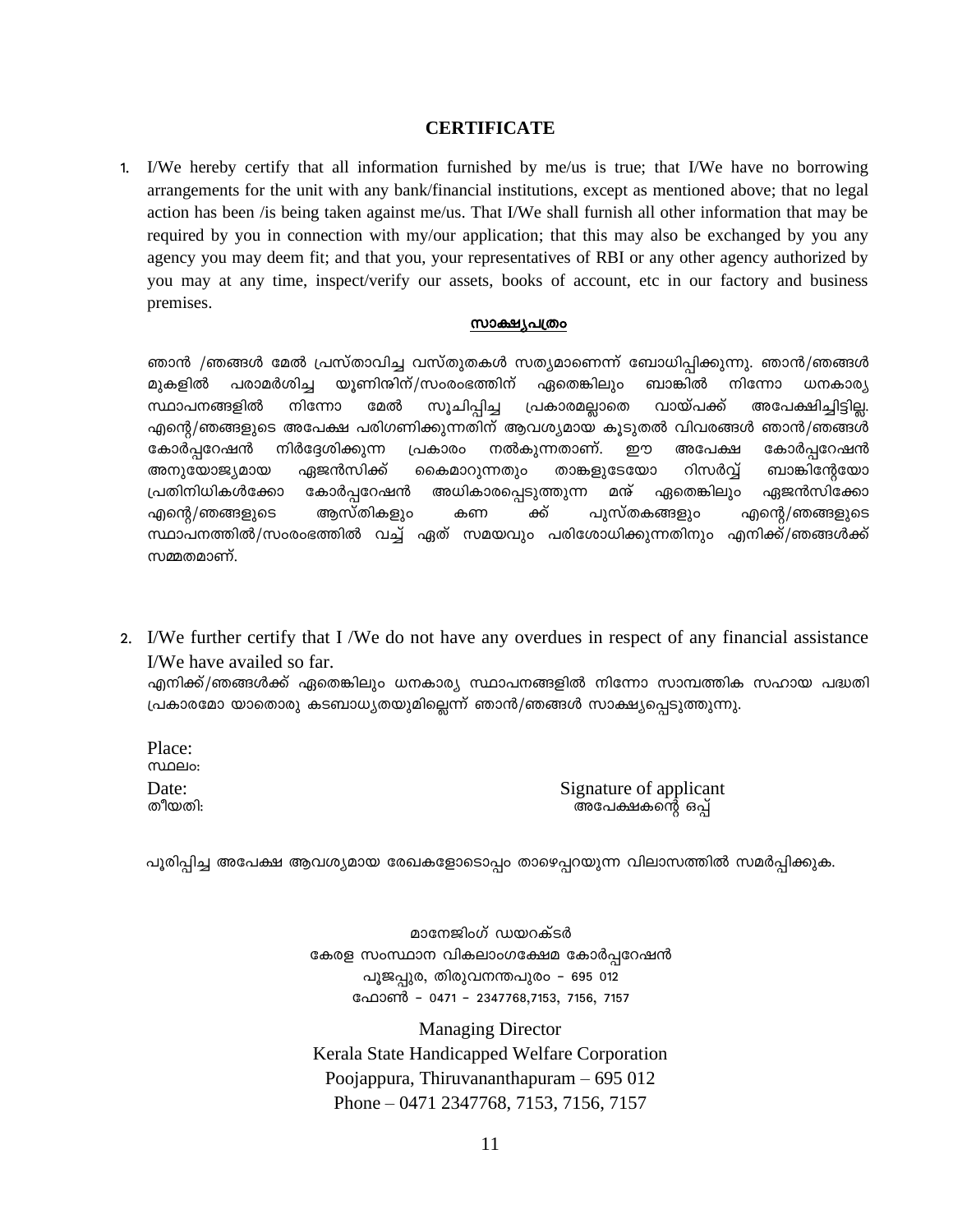# **FOR OFFICE USE ONLY**

- A. 1. Name of official interviewed the applicant
	- 2. Remarks
		- (a). Repayment programme
		- (b). Repayment capacity Monthly surplus (term 1( c) Rs. …………….. Monthly installment proposed Rs. …………….. Monthly installments for existing term Rs. …………….. Loan and other obligations (to be specified) Rs. …………….. Total monthly obligations Rs. ………… (f) Debt Service Ratio (E: F)
		- (c) Comments
		- (d) Remarks of the technical report, if obtained

(e) Loan sanctioned

(f) Other remarks

Place: ………………..

Date : ……………….. Appraising Official

B. Remarks of Recommending authority

Place: ………………..

Date: ………………..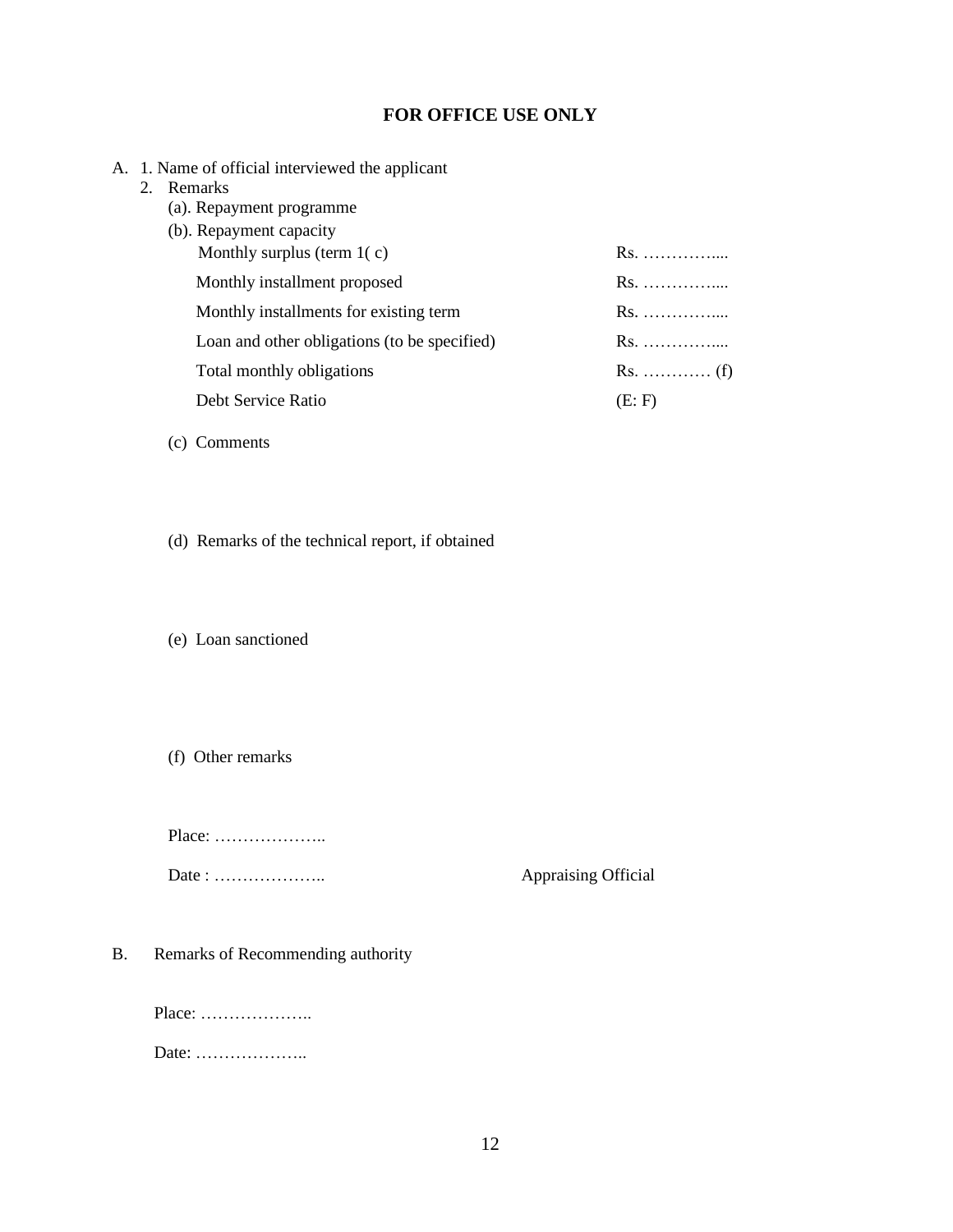# THE KERALA STATE HANDICAPPED PERSONS' WELFARE CORPORATION LTD Poojappura, Thiruvananthapuram.

# FORM FOR SALARY CERTIFICATE

| Under the                              |                                     |             |          |  |  |
|----------------------------------------|-------------------------------------|-------------|----------|--|--|
|                                        | Name (in block letters)             |             |          |  |  |
| $\mathcal{D}$                          | Father's /Husband's Name            |             |          |  |  |
| 3.                                     | (a) Whether debtor/surety/guarantor |             |          |  |  |
|                                        | (b) If surety/guarantor specify the |             |          |  |  |
| Relationship with the principal debtor |                                     |             |          |  |  |
|                                        | <b>Residential Address:</b>         | Permanent : | Present: |  |  |

| a)           | Mobile No                 |                |
|--------------|---------------------------|----------------|
|              | b) House Name             | $\ddot{\cdot}$ |
|              | c) Ward No. & House No.   |                |
| d)           | Desam                     |                |
|              | e) Panchayat/Municipality |                |
| $f$ )        | Lane/Street               |                |
|              | g) Village                |                |
|              | h) Taluk                  | :              |
| $\mathbf{i}$ | District                  | :              |
| $\mathbf{1}$ | Post Office with Pin code |                |
|              |                           |                |

I……………………………………………………………………….. Hereby declare that I have no liability to the Kerala State Handicapped Person's Welfare Corporation other than what is stated above. I also declare that the information furnished above is true to the best of my knowledge and belief. Place: Signature: Signature: Date: Name: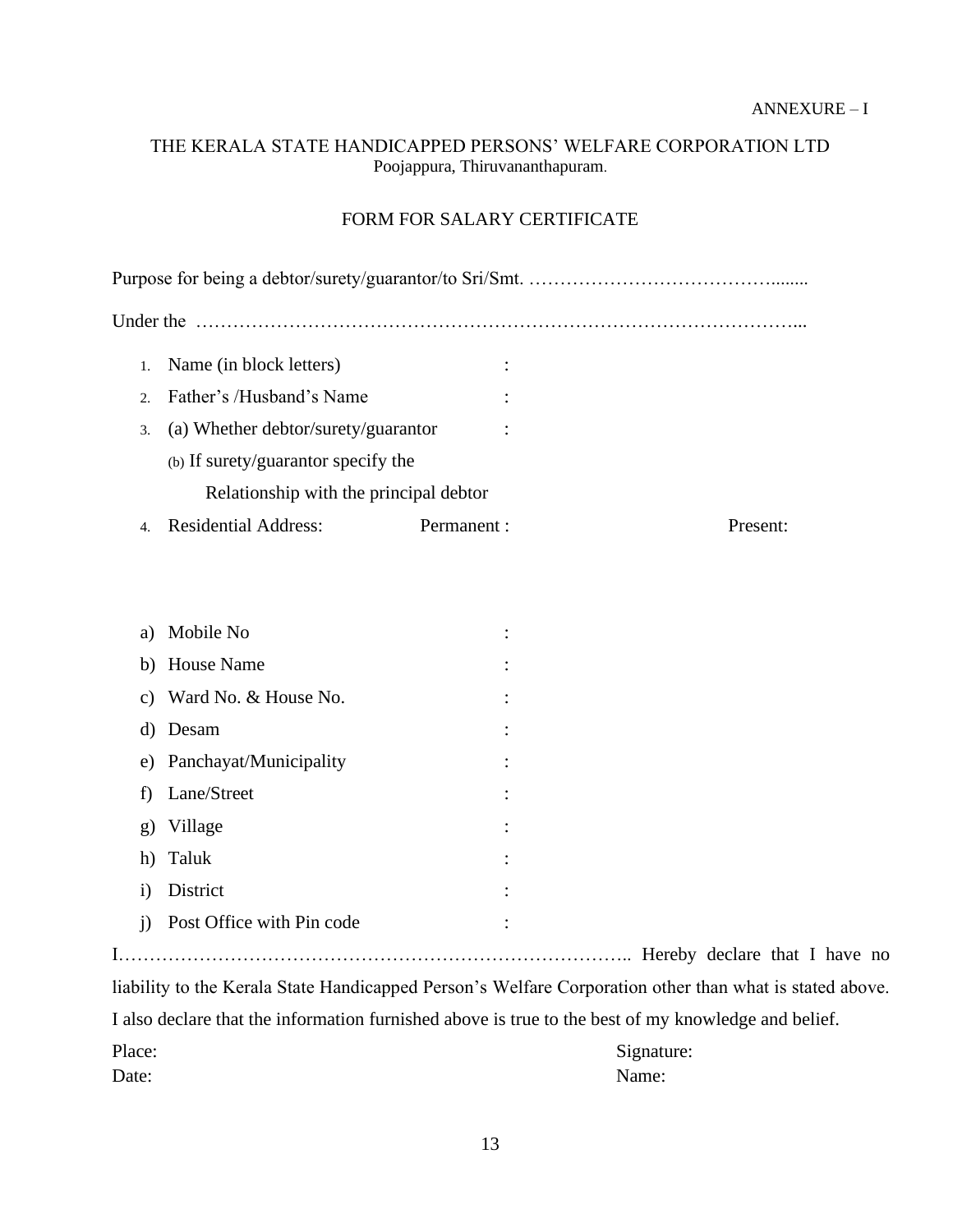# **EMPLOYEMENT CERTIFICATE**

|    |                                           |               |                                   | House                          |  |  |
|----|-------------------------------------------|---------------|-----------------------------------|--------------------------------|--|--|
|    |                                           |               |                                   |                                |  |  |
|    |                                           |               |                                   |                                |  |  |
|    |                                           |               |                                   |                                |  |  |
|    |                                           |               |                                   |                                |  |  |
|    |                                           |               | <b>DETAILS OF HIS/HER SERVICE</b> |                                |  |  |
| 1. | Date of birth and age                     |               |                                   |                                |  |  |
| 2. | Date of entry into service                |               |                                   |                                |  |  |
| 3. | Date from which continuous service begins |               |                                   |                                |  |  |
| 4. | Date of retirement                        |               |                                   |                                |  |  |
| 5. | PEN NUMBER                                |               |                                   |                                |  |  |
|    |                                           |               | <b>DETAILS OF SALARY</b>          |                                |  |  |
| 1. |                                           |               |                                   |                                |  |  |
| 2. | (a) EARNINGS :                            |               | (b) DEDUCTIONS                    |                                |  |  |
|    | 1. (a). Basic Pay                         |               |                                   |                                |  |  |
|    | (b) Personal Pay                          |               |                                   |                                |  |  |
|    | 2.                                        |               | 3. Income tax                     | Rs                             |  |  |
|    | H.R.A<br>3.                               |               |                                   |                                |  |  |
|    | <b>City Compensatory</b><br>4.            |               |                                   |                                |  |  |
|    | Allowance                                 |               |                                   | Rs                             |  |  |
|    | 5. Other Allowance (specify)              |               | 6. Other Recoveries (Specify)     |                                |  |  |
|    |                                           |               |                                   |                                |  |  |
|    |                                           |               |                                   |                                |  |  |
|    |                                           |               |                                   | $Rs.$                          |  |  |
|    |                                           |               |                                   | $Rs.\dots\dots$                |  |  |
|    | Total $2(a)$                              | Rs            |                                   | Total $2(b)$ Rs                |  |  |
|    |                                           |               |                                   |                                |  |  |
| 3. |                                           |               |                                   |                                |  |  |
|    |                                           |               | Signature:                        |                                |  |  |
|    | Place:                                    | (Office Seal) | of Office/Drawing Officer         | Name & Designation of the Head |  |  |
|    | Date:                                     |               |                                   |                                |  |  |